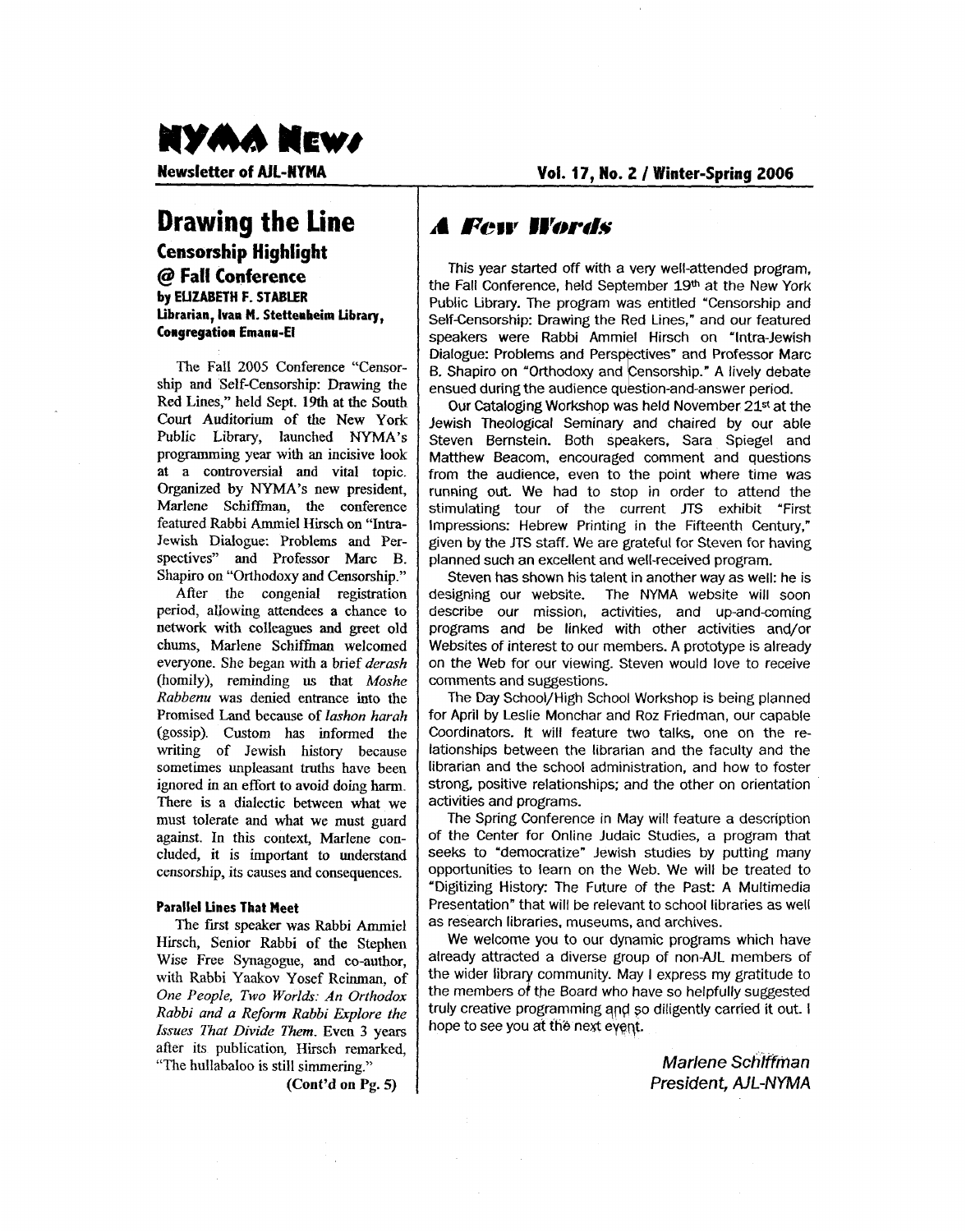### **Training DO'S** & **Don'ts**  @ **Fall Cataloging Workshop By RITA UFTOW Cataloger, Jewish Theological Seminary of America Library**

In a world full of library catalogers, a uniform system might be essential. What are the standards and procedures of a library, and how can they be disseminated? This was the topic of NYMA's Fall Cataloging Workshop, "Rules and Documentation," held on November 21,2005, at the Library **of** the Jewish Theological Seminary and coordinated by Steven Bernstein, Goldsmith Catalog Librarian, **JTS.** 

The first speaker, Sara Spiegel, Administrative Librarian for Technical Services, Jewish Theological Seminary, discussed "Creating Documentation **as** a Tool for Training and Communication." Ms. Spiegel explained how a cataloging department should *go* about planning, collecting and disseminating material which could then be used to train new employees as well **as** inform other cataloging departments.

The JTS Technical Services Wiki is **a** case in point. While still a work in progress, this documentation project, utilizing web technology software, was created **as** a means of making documentation relating to procedures and decisions **of** the JTS Cataloging Department available online. Ms. Spiegel's talk **has** wide application: the lessons learned are not limited to cataloging but can be implemented in all library departments **as** well **as** in non-library settings.

The second half of the program, "After AACR2-RDA: Resource Description and Access," was presented by Matthew Beacom, Catalog Librarian for Networked Information, Yale University, and Chair, RDA Updates Forum Taskforce. Mr. Beacom began his presentation by asking why not just keep revising AACR2 rather than develop a new standard? - thereby anticipating a question that was on the minds of many of the catalogers in attendance.

One answer is that while AACR2 **is** print-based and retains many concepts and terminology from a card catalog environment, **RDA** was created **for** a world increasingly geared to the Internet and offers an opportunity to create a cataloging code compatible with new metadata initiatives. **Mr.** Beacom went on to give a complete overview **of** the **RDA** standard which is being developed by the Joint Steering Committee for Revision of AACR (JSC), www.collectionscanada.ca/isc. The **RDA** is being published in sections, each with its own projected publication date. The tentative date for the final version is 2008.

Following the workshop, attendees were invited to a tour of the exhibition "First Impressions: Hebrew Printing in the Fifteenth Century," led by curators Sharon Liberman Mintz and David Sclar. Selections from the exhibition can be viewed at www.jtsa.edu/library/exhib. ■

**Corresponding Secretary** Chaya Wiesman, 212-744-8000, x7329; chaya@ramaz.org Recording Secretary & Outreach Coordinator Tina Weiss, 212-824-2221; tweiss@hux edu: tuna613@hotmail.com **Cataloging Workshop Developer** Steven Bernstein, 212-678-8044., stbernstein@itsa.ed Treasurer Judy Fixler, 212-744-6400, x8420, fixler(@tbi.ch.org, Day/High School Workshop Roz Friedman, 201-833-4307; ramer 1492@aol.com Leslie Monchar, 973-597-1115 x 1120, Imonchar@Mha.org **Newsletter** Hallie Cantor, 212-340-7723; hicantor@yu.edu; cantorbl@msn.com Publicity Coordinator (& Past President) Rita Lifton, 212-678-8092; rilifton@itsa.edu **Reference Workshop Coordinators** Rachail Kurtz, 718-432-8285, x117; rachailku@flatbush.org Ina Cohen, 212-678-8836; incohen@jtsa.edu Liaison to Yeshiva Librarians/Cluster Group loyce Levine, 516-487-9204; jevine@hotmail.com

AIL-NYMA EXECUTIVE BOARD 2005-2006 CHAIRS OF STANDING COMMITTEES

Marlene Schiffman, 212-960-5381, schiffma@yu.edu

Elana Gensler, 516-481-6591, egensler@aol.com

President

**Vice President** 

Moderator -Sara Marcus, 718-464-6534; sara@msmarcus.com

Graphics (& Past President) Shaindy (Susan) Kurzmann; 201-684-7199; skurzman@ramapo.edu; sbk36@att.net

**Past Presidents** Elizabeth Stabler, 212-507-9560; lizastabler@yahoo.com; establer@emanuelnyc.org

Naomi Steinberger, 212-678-8982, nsteinberger@itsa.edu Shulamith Berger, 212-960-5451; sberger@yu.edu

Committee chairs are not elected officers. We welcome volunteers; please contact the committee chairs. NYMA News is published twice a year, Spring/Summer & Fall/Winter, by the AIL-NYMA Committee. For questions or comments, contact Hallie Cantor, 383 Kingston Ave., #81, Brooklyn, NY 11213, or e-mail above.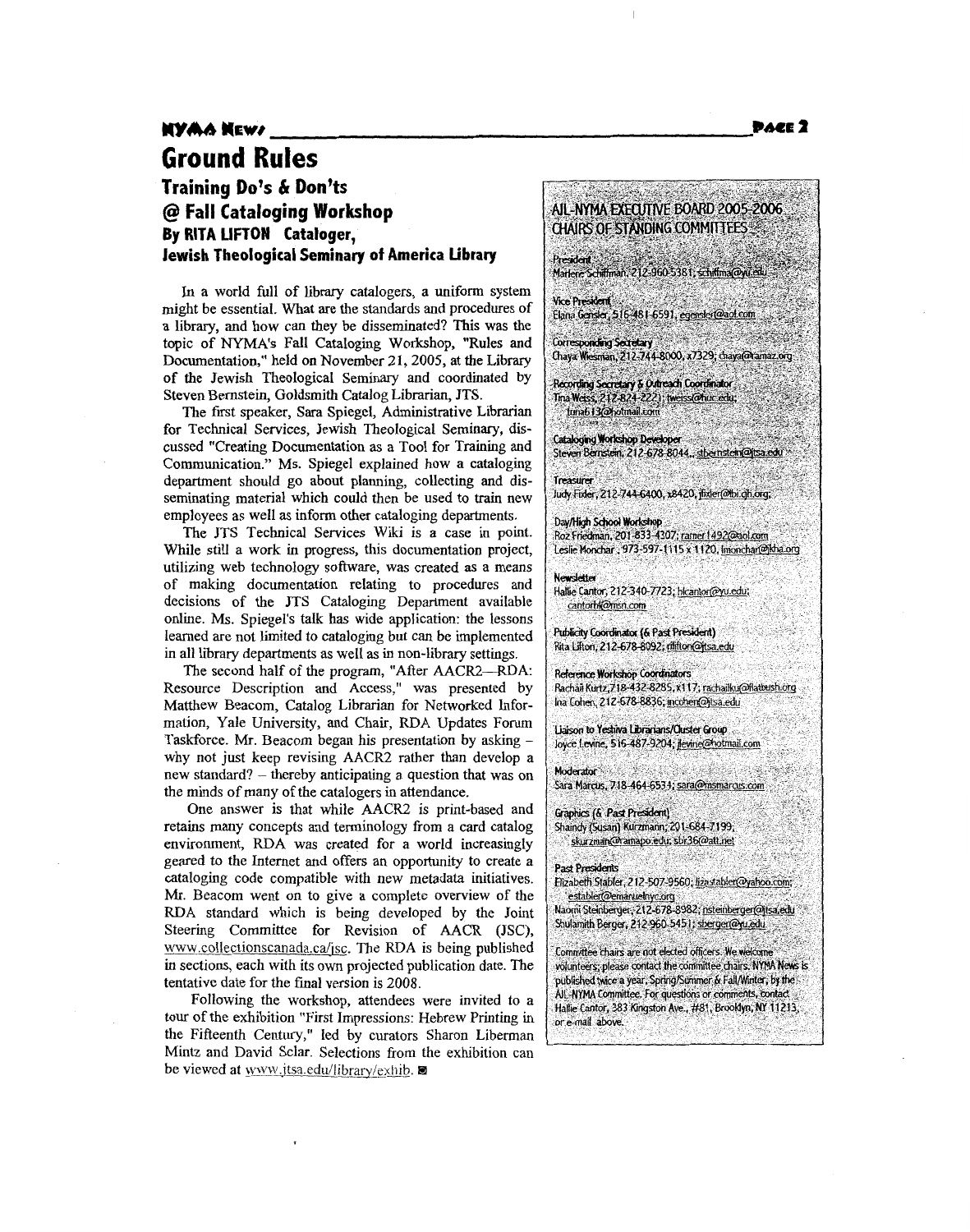**NYAA News** 

#### Pace 3

## Past/Present/Future

#### **Announcing** - **Convention Stipends**

Look for announcements for the next national AIL Convention. The Association of Jewish Libraries will be holding its 41<sup>st</sup> convention in Cambridge, MA, on June 18-21. 2006. Librarians, archivists and scholars from numerous disciplines will meet to share their interests in Judaica librarianship and related areas. Hope to see you there! For those who are interested in attending and are finding it financially difficult, NYMA and National AIL offer stipends. Grant applications for AJL are due **by** March 31st. Consoft the AJL Website at www.iewishlibraries.org for applications. NYMA scholarships will be announced shortly.

#### **Coming Soon**

Day School Workshop, April 26th, at Ramaz. Reference Workshop, in March 21st, at JTS. Spring Conference, May 18m, at NYU. Topics: Rabbinic Reference; Electronic Resources.

#### **Up** & **Running (Almost)**

NYMA's website is nearly on its way. Designed by **STEVEN BERNSTEIN.** the site can be viewed at www.thebernsteinfamily.net/NYMA . Comments and feedback are welcome.

#### **Write Path**

Once again, Jewish writers, editors, and illustrators whipped out their laptops and converged at the 92<sup>nd</sup> St. Y for the ninth annual Jewish Children's Book Writers' Conference, held Sun., Nov. 20m, and *cc*hosted **by** *STEVE* **SlEGEl** of the 92" **St Y's**  Buttenwieser Library. Topics included the changing landscape *of* American Jewry, Israeli juvenile literature, and critiques of various manuscripts.

#### **Einstein Reappears**

Albert Einstein Exhibit on at the Mendel Gottesman Library, Yeshiva Dniversity, fourth floor. Compiled by YU archivist **SHULI BERGER**, the exhibit features materials highlighting Einstein's special relationship with YU. The Exhibit can also be accessed online at http://www.yu.edu/libraries/digital\_library/einstein/pa nell.html.

#### **Lecture Circuits**

Temple Emanu-El's "Meet the Author" series **was**  launched Wed., Nov. 16<sup>th</sup>, through "An Evening of Contemporary Israeli Literature with Savyon Liebrecht," sponsored jointly by the Ivan M. Stettenheim Library and the Bernard Museum of Judaica and hosted by **LIZA STABLER.** Upcoming lecture series include: Feb. 22, 2006: Hebrew Printing in Poland:

A Brief History. Speaker **BRAD SABIN-HILL** 

March 28: What **IS** It About Jews and Food? April 25: The Jews of Sing-Sing May 17: Stars of David: Prominent Jews Talk All lectures take place at 6:30 p.m., 1 East 65<sup>th</sup> St. About Being Jewish

(between **5th** and Madison Avenues), New York, NY **10021.** RSVP: (212) 744-1400, x362. Free admission.

#### **JTS Exhibition**

"The Prato Haggadah: an Illuminated Medieval Manuscript in the Making." April 7 to July 7, 2006.

#### **Happy 100th!**

Centenary of Henry Roth, author of *Call it* Sleep, was held **Toes..** Feb. 7,2006, at the New York Public Library. Hosted **by MICHAELTERRY,** celebrations included readings of selected passages, panel discussions **by** noted scholars, and Professor Steven Kellman's presentation of his Life of *Henry Roth.* The Centenary Celebration was co-sponsored by City College of New **York,** the American Jewish Historical Society, the Dorot Jewish Division of the New York Public Library, and Lawrence **I.** Fox, Trustee, the Henry Roth Literary Property Trust.

#### **Take a Bow**

**MARLENE SCHIFFMAN, together with husband** Dr. Lawrence Schiffman, will be honored February 26th **with** a Humanitarian Award at the Annual Dinner of P'TACH, the yeshiva dedicated to children with special needs.

**LESUE MONCHAR,** together with husband Philip, **was**  honored Feb. l3m at the Tu-B'Shvat dinner of Chabad Center of Northwest New Jersey.

**HAWE (CHAYAH SARAH) CANTOR** has edited book three of Rabbi Riddle series, *Look* **Who** Dropped *in* for *Yom Tov!,* published by Shazak Unlimited. Distributor: Israel Bookshop.

**SHELLY FEIT** was honored Feb. **11th** with the Rabbi J. Shelley Applebaum Service Award at the Moriah School in Englewood, NJ. where she **has** served as the librarian/media specialist for the past 22 years.

#### **Maze1 Tovs**

To **EDITH LUBETSKI,** on the birth of her grandson Yaakov. Parents Uriel and Shani Lubetski. To **INA COHEN,** on the engagement of her daughter Rachel to Yoni Ratzersdorfer. May they all schep nachas.

#### **Condolences**

To **BlNA WAGNER,** on the loss **of** her husband, Rabbi Feivel Wagner. May she be comforted among the mourners of Zion in Jerusalem.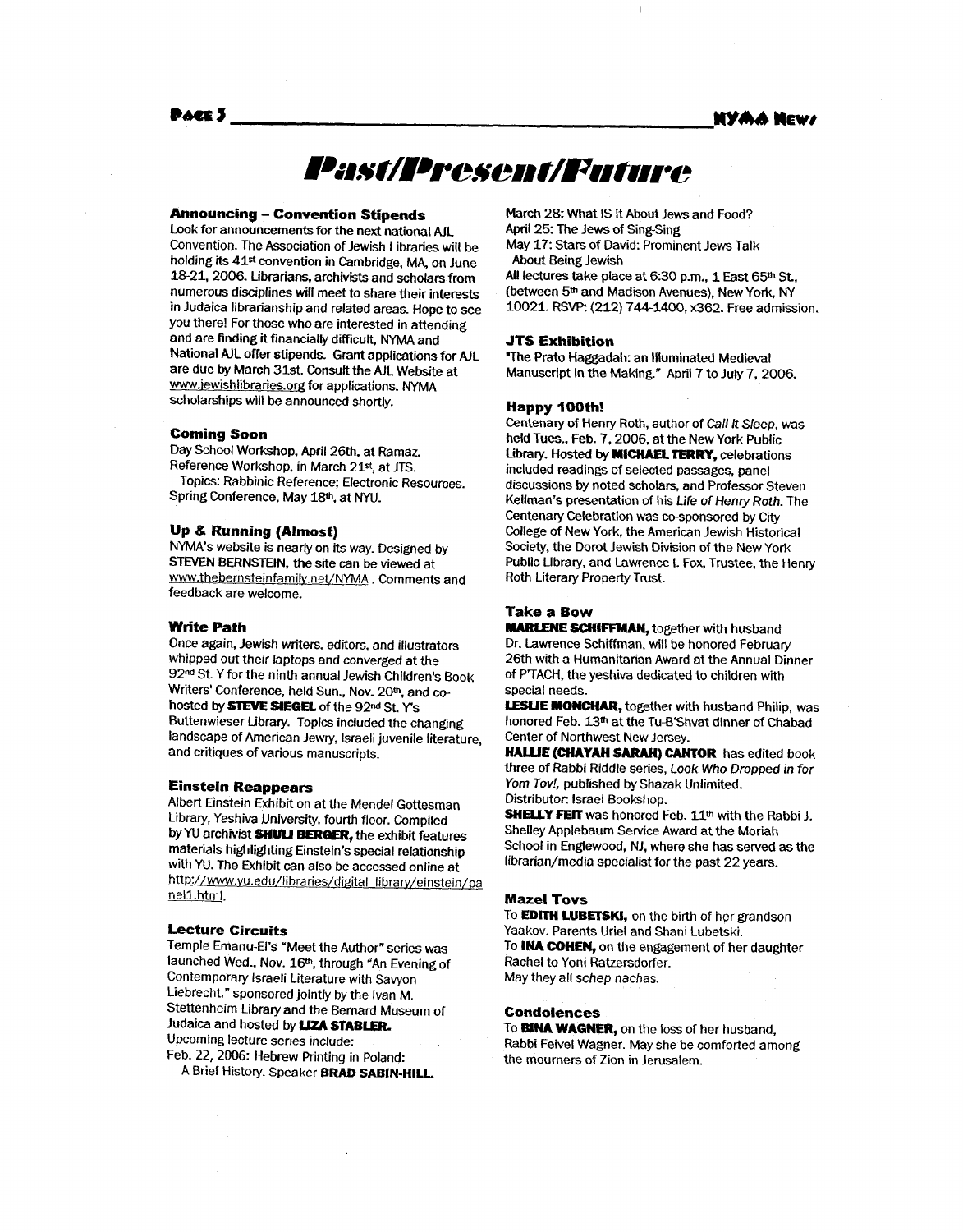## *11YM* **MEW0** *PME* **<sup>4</sup>**

### **44RollT' of Technology** @ **March 2005 Cataloging Workshop High Note & Winning Streak By STANLEY NACHAMIE**

A lot happens in eleven years. Systems upgrade -- or fail. Technology changes -- or dies. Holdings get added -- or stuck in limbo. **All** these can make or break a library. Does luck lie in how you play it?

**This** "chance" meeting of the old and the new was the subject of the March 2005 Cataloging Workshop, held Tuesday moming, March **15&,** at Hebrew Union College-Jewish Institute of Religion (HUC-JIR). Panelists and audience discussed the "revival" of an old database, and the "arrival" of a new service.

#### **Striking the** Right Chord

Immediately following the introduction, the workshop **was**  dedicated to the memory of Marcia Goldberg, who had passed away last February. This was a fitting vehicle for a memorial, since Marcia had formerly served as NYMA Cataloging Workshop Coordinator, even after leaving the New York area to work at Gratz College in Philadelphia.

The first presentation, *"Tehiyat ha-Metim:* The Death and Rebirth of a Music Database," **was** given by Philip Miller, Head Librarian of the New York HUC-JIR. He actually introduced his presentation **as**  "'Part II,' a continuation of one given by Suzanne Stauffer, back in 1994, or thereabouts." He described how, at that time, his library was in the process of organizing its extensive collection of liturgical sheet music and cataloging it into a Dataperfect **database,** on an old 286 computer dedicated to this database.

However, one **day** in 1998, the hard drive on the 286, self-destructed, and although back-up diskettes were found, all efforts to recover the data on those diskettes failed. They decided it was necessary to start the inputting all over **again,** doing **minimal** level cataloging in RLIN (the Research Libraries Information Network) and downloading the records to **VTLS**  (Visionary Technology in Lib*rary* Solutions), but that job got put on the back burner.

Imagine their surprise when in 2004 they discovered that after the HUC system had migrated to Virtua **(the** new name for **VTLS's**  integrated library system), "a vast **quantity** of the sheet music in **OUT** collection was already in [the] Cincinnati [HUC library], and hence [already] in Virtua." Phil's library then began to add their copy to the holdings, but that too had **to** be placed on back burner. Nevertheless, some of the information on the liturgical sheet music in the New York collection is now available through HUCs online catalog.

But what of the music that has yet to be entered into the new system? **In** conclusion, Phil said, "Stay tuned for 'Part **111'** of this presentation, which will be given by my successor, circa 20 **15."** 

#### **Improving the Odds**

While some libraries make a dramatic transition into more modem systems, others deal with slight but significant changes within the pre-existing. While the intent is improvement, the result might be hit or miss.

In **"EUIN21:** Is it a *Good*  Bet?", Steven Bernstein, Goldsmith Catalog Librarian at the Library of the Jewish **Theo**logical Seminary of America, gave a Power Point overview of the Research Library Group's development and implementation ofRLIN21, beginning with a history *of* previous versions of RLIN.Through a witty use of poker metaphors, he explained the new features available in RLM2 1, their pros and cons, **and**  compared the features of RLIN21 to those of the previous version of **RLIN.** 

Following his presentation, Steven opened up the **floor** for discussion, and many catalogers had a lot to say about their frustration and difficulties they encountered migrating to RLIN21. Five months later, Steven wrote this reporter, saying: "RLIN21 has greatly improved. They really only had problems during the first month (March) of being online."

Certainly, the cost of staying up to date has "upped the ante" **as far as** knowledge and maintenance of the latest equipment and cutting-edge retrieval. Headaches result, and new challenges arise. Nevertheless, **as** both speakers attest, even when the chips are down, the libraries can still succeed in holding all the cards. **A** big *todah rabah* to Phil and Steven for a double "winning" presentation.■

*Stanley Nachamie is currently on leave from his position as Authority Control Librarian for the City University of New York*  (CUNY).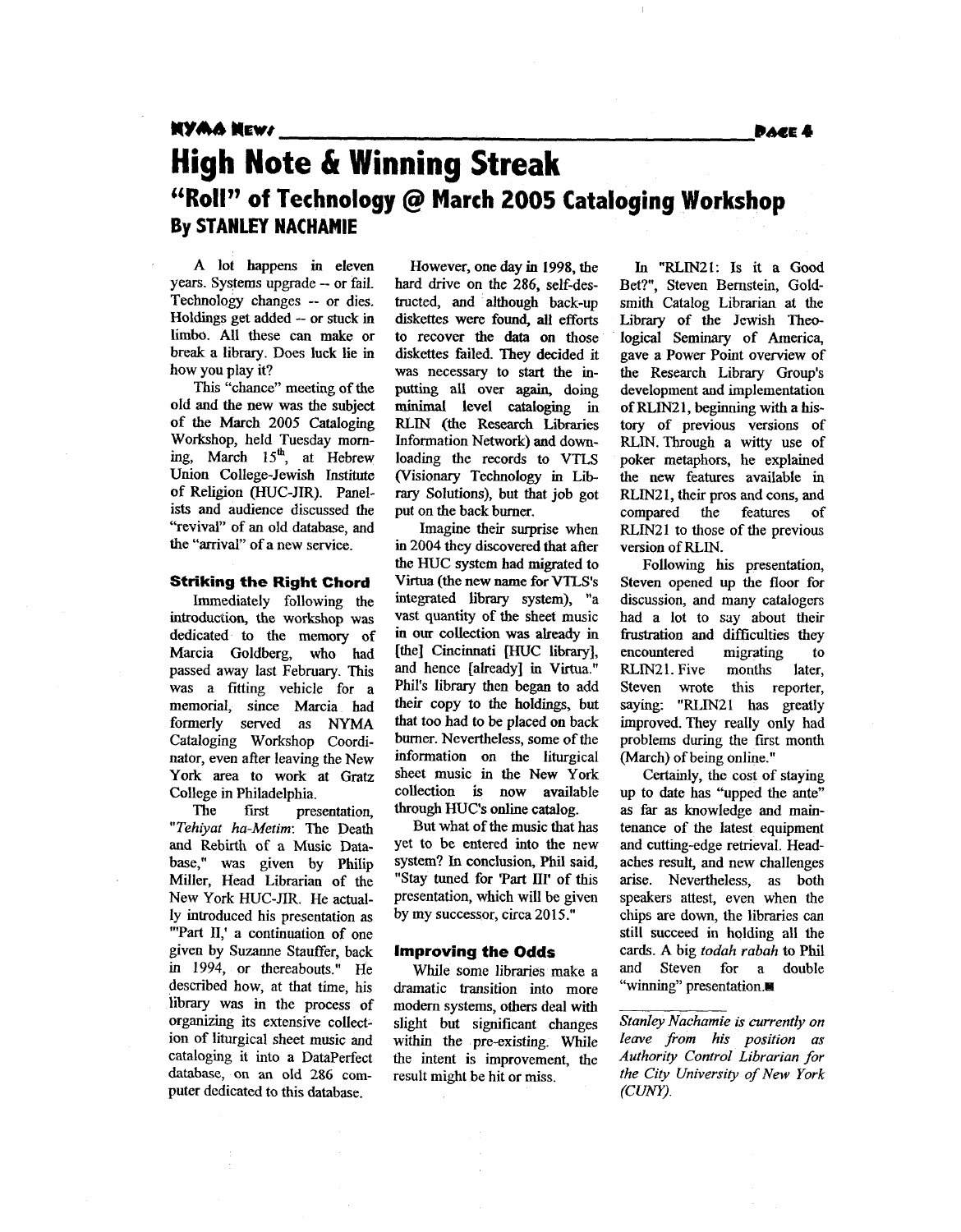#### Poer 5

#### **(Fall Conference, cont'd from Pg. 1)**

Hirsch began by elaborating on the obstacles to open dialogue between the traditionally observant and modernist sects of Judaism. "The first ''problem," said Hirsch, "in interfacing with each other's movements is that people don't like to be challenged about their core beliefs; dialogue is threatening," even within Judaism. The next problem, Hirsch contends, is that "in matters **of** truth there is **no** compromise." Although traditional and modernist sects share beliefs, they also disagree.

ln addition, Hirsch pointed out that many Orthodox believe that "convincing people of their **truth** is **as** imperative **as** redeeming kidnapped children-" **This** leaves little common ground for those who believe in the literal truth of texts and tradition and others who have a more metaphorical **or** relativistic interpretation. "The assumption that one **is** absolutely right depresses dialogue," and "insistence on absolute truth has the tendency to promote intolerance," Hirsch said.

The third problem, Hirsch feels, is that the Orthodox world is challenged by the success of Judaism's modernist branches. He quoted a poll showing that the Orthodox constitute a mere 10% of all Jews. Often citing the Orthodox fear that there is inevitable assimilation within **four**  generations, Reinman, Hirsch says, was eager to engage in dialogue in order to reach those who do not live a *halachic* (observant) life or believe in matrilineal descent.

Hirsch ended with a description **of** the censorship of the book the two rabbis wrote together. Reinman, a member of the Lakewood Yeshiva world, was able to have the book published only because **his** involvement in the project was not known. After only two joint appearances, Reinman bowed out of the contracted book tour, having been strongly urged to do so by his community.

Rabbi Hirsch expressed his admiration for Orthodox Jews. "Deep learning and intellectual fervor characterize Orthodoxy," he noted, as well as a "thirst for knowledge." Interestingly, the highest sales of the book were in Lakewood, Monsey, and Teaneck. Indeed, Hirsch also said that there **is**  "considerable potential in dialogue because the Orthodox world is wonderfully diverse and open."

#### **Cover-up**

Professor **Marc** B. Shapiro, the second speaker, holds the Weinberg Chair of Judaic Studies at the University of Scranton (Pennsylvania). **A** National

Jewish **Book** Award finalist, he is the author of **Between East and West: The Life and Works of** *Rabbi Jehiel Jacob Weinberg* and *The Limits of Orthodox Theology: Maimonides* ' *Thirteen Principles Reappraised.* 

 $\mathbf{I}$ 

Shapiro, who identifies himself **as** Modem Orthodox, has been studying instances of censorship in the Orthodox world. He also provided helpful handouts with examples of texts and images before and after "improvement," including the *kippah* added to the Lubavitcher Rebbe, Menachem Mendel Schneerson's passport photograph.

"In the Orthodox world there is a self-appointed group of people who have decided what the masses should be exposed to," Shapiro contends. "Not book banning *so* much **as** eliminating the **un**pleasant." This trend causes problems **for** serious readers and scholars because "kosher books are being improved **or** altered without the reader's knowing it was done," Shapiro explained.

Of course, improving **or** altering **books** is not a new development. However, recent trends in the observance of *tznius,* **or** modesty, towards the more rigorous have led to some interesting "improvements" **as** 19th and 20th century *rebbetzim'*  **portraits** are retouched **to** ad6 wigs **or** to button the top buttons of their blouses.

Words **or** sections eliminated by Christian censors in the medieval period have been replaced in some *siddurim* (prayerbooks) and Talmuds. **ArtScroll** has reinserted *"laminin ule-malshinim"* in the 12th blessing in the *Shmoneh Esrei,* but this has actually made some quite uncomfortable. Artscroll's explanation for the anti-Christian verses in the closing prayer *Alenu* "has the history wrong," according to Shapiro; "it's a white lie, apologetics related **to** politics." Shapiro pointed out variant texts of Rabbi Samson Raphael Hirsch's 19th century *Igrot Tsafon*. This work originally included a section attacking what Hirsch felt to be the Rambam's "compromise with Greek philosophy," but a 1969 edition simply cuts out the criticism.

Shapiro included two title pages in the handout. In the reprint **of** the 1859 *Sefer Melekhet Mahashevet* the engraving of the author now sports a *kippah.* **And** in the reprinted edition **of** *Sefer Levush Malkhut* the voluptuous, naked figures have simply been whited out. Rav Kook's controversial status has resulted in his being, as Shapiro says, "removed from the Haredi world," as references to him are eliminated from various **works.** 

**(Cont'd on Pg. 6)**